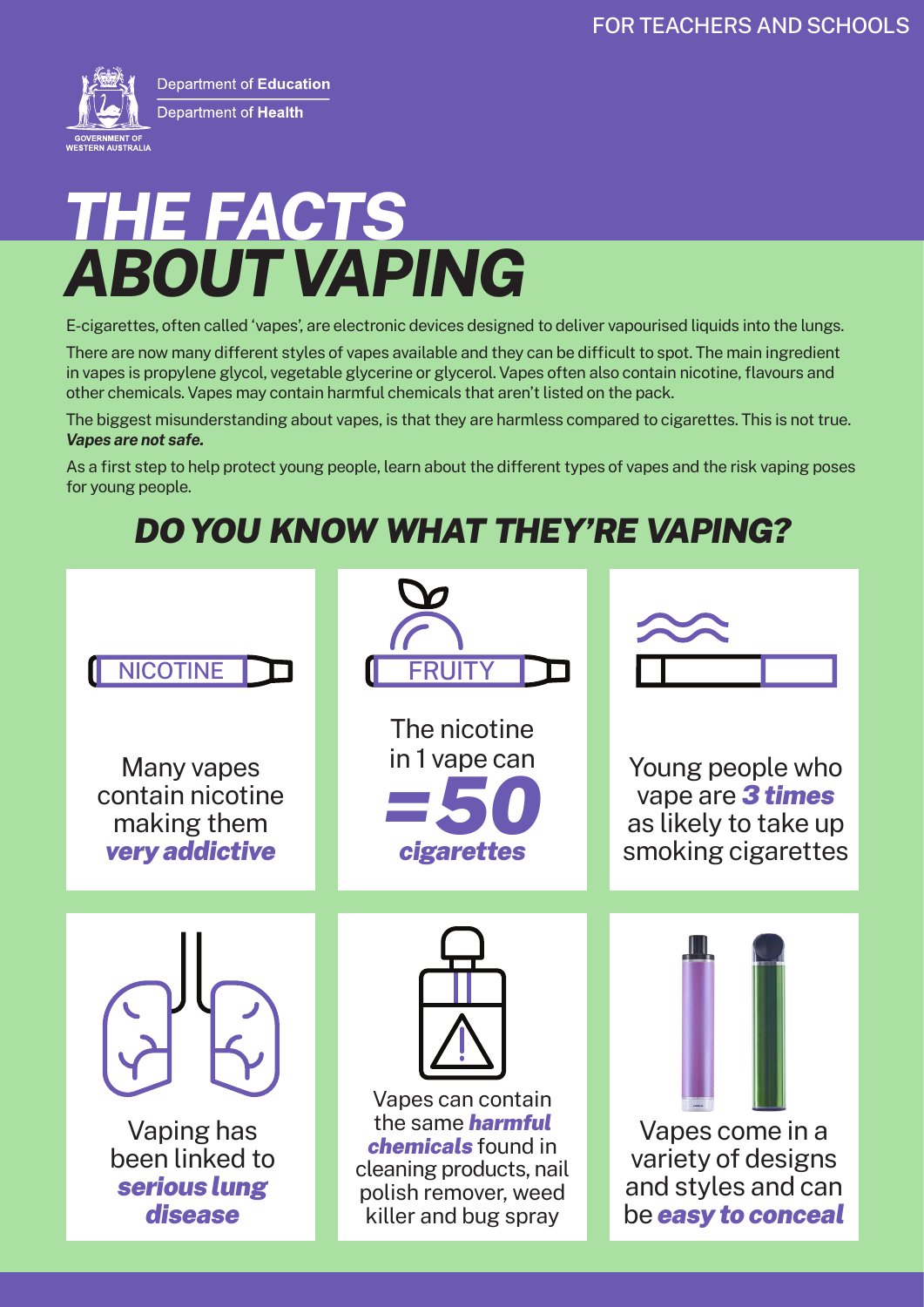#### *VAPES APPEAL TO YOUNG PEOPLE*

The flavours (e.g. watermelon, grape, caramel, bubble-gum, vanilla and mint) and colourful packaging used for vapes make them appealing to young people. *Many vapes also contain nicotine, which young people can become addicted to very quickly.*

Tobacco companies are continuously looking for new customers. Vapes are a new way to get young people addicted to nicotine, which is often difficult to quit.





## *HOW BIG IS THE PROBLEM?*

As you may be aware, the uptake of vaping by young people is increasing. Research shows that in WA, *13.5% of school students aged 12 to 17 years have tried an e-cigarette*. Of those who had tried 2 out of 3 (66%) had not used one in the last 30 days. Young people who vape are 3 times as likely to take up smoking cigarettes.



Nicotine is a drug that is often present in vapes and it is especially addictive for young brains.

*It can cause long-lasting negative effects on brain development.*

Nicotine changes the way the brain synapses are formed in young people.

The impacts can include impaired attention, learning, memory and changes in mood.

#### *RISKS TO PHYSICAL AND MENTAL HEALTH*

Vapes may expose young people to chemicals and toxins at levels that have the potential to cause adverse health effects. *Vapes can leave a young person at increased risk of depression and anxiety.* Vaping has also been linked to serious lung disease. Importantly, many of the long-term harms of vaping are still unknown.



The liquid in vapes and the vapour is not water. Vapes can expose young people to:

- the same harmful chemicals found in cleaning products, nail polish remover, weed killer and bug spray.
- toxins such as formaldehyde and heavy metals.
- ultrafine particles that can be inhaled deep into the lungs.
- flavouring chemicals such as diacetyl (a chemical linked to a serious lung disease).

Vapes have even been known to explode causing serious burns.

## *DO YOU KNOW WHAT THEY'RE VAPING?*